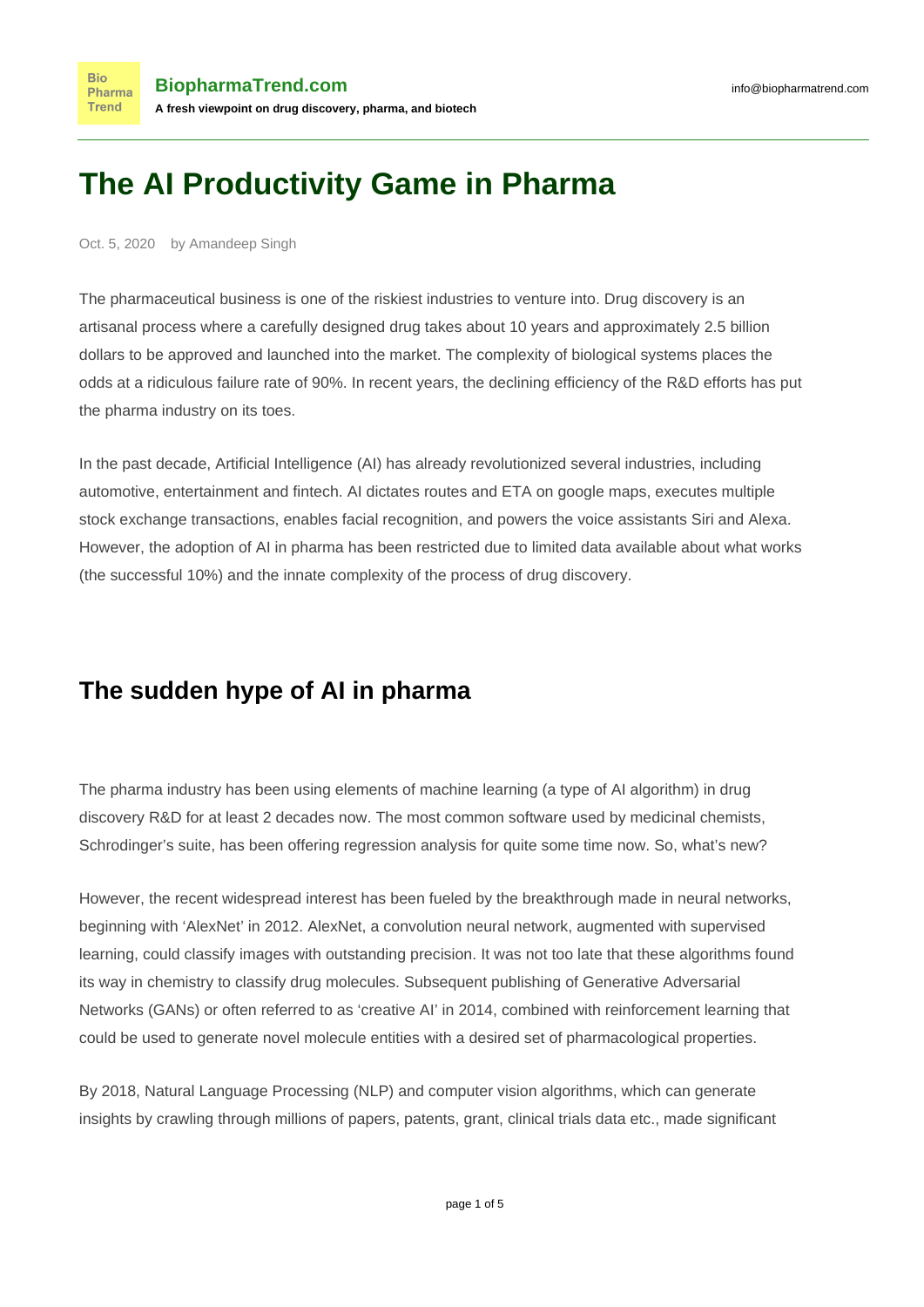progress and allowed making sense of vast amount of fragmented data. Simultaneously, advances in -omics and other high through put techniques generating the big data allowed pharma to use to AI efficiently.

These advanced methods could be efficiently trained to predict/generate novel chemical structures with desired pharmacological properties, learn systems biology to identify new targets/biomarkers, predicting toxicity, and many other applications in drug discovery and development.

### **The conundrum of data sharing**

Citing the promise as real, numerous pharma companies have since forayed into AI by partnering with 'AI-specialized start-ups' to explore the process. The big pharma companies, having deep pockets, have also started investing heavily in developing their internal AI capabilities for long term, rather than completely outsourcing it the numerous specialized start-ups. This trend is rather opposite of what we have observed with contract research organisation (CRO) industry, that has grown by building the scales for the services that pharma cos and biotech's wanted to outsource. And we need to understand why?

#### **AI works as well as the data it is fed, and the pharma companies own that data.**

It is extremely important to integrate a vast variety of datasets and create structured data lakes from sanitized data, such that you can reasonably apply deep learning and make sense out of it. And it can be a daunting and transformational task, especially for pharma industry which deals with a gargantuan amount of diverse data ranging from billions of molecules to large omics datasets, from in vitro and animal testing data to clinical trial data.

"It took us about 18 months only to integrate data across 11 different data systems to actually build the databank to actually then start applying the artificial intelligence…We were so focused on the endpoint, in terms of the FDA or the EMA, that we never collected the 80% of the data that could be pulled out from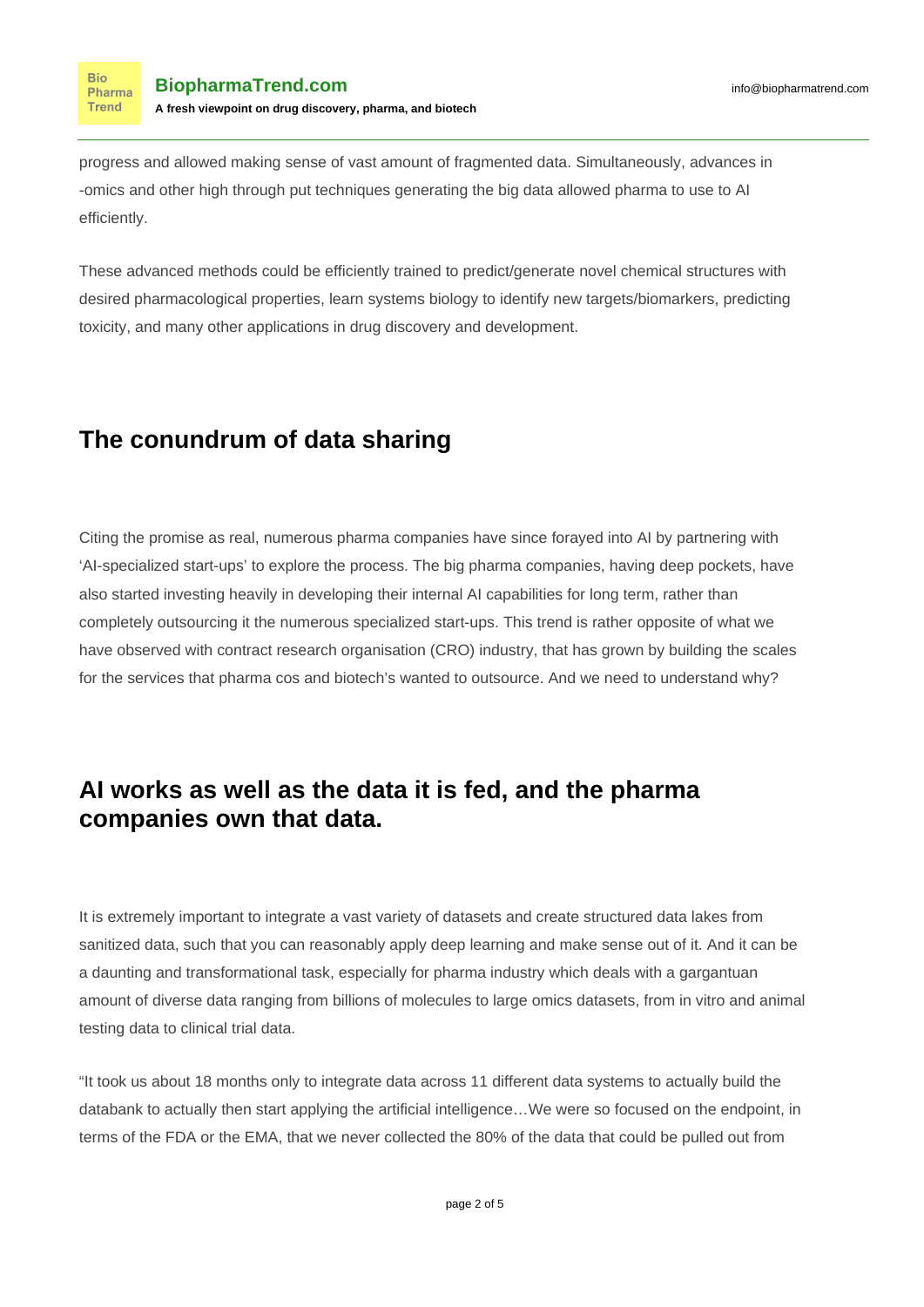CROs, like imaging datasets, biomarker data etc.", says Vas Narasimhan, CEO of Novartis.

There is a rising sentiment about organizing data in a structured manner and sharing with the community to improve the overall process of drug discovery, while still protecting the IP. COVID-19 got the pharma industry sharing data and coordinating at unprecedented levels to get treatments or vaccines out to market as early as possible. It would be interesting to observe, whether this trend will survive or wither away just like the leaves of autumn.

"Our philosophy is truly that all boats rise with the tide.., we think that there's other ways that you can create competitive differentiation around your algorithm, quality of the data, the analysts, the companies you partner with", says Lee Lehman-Becker, Senior Director for Digital and Personalized Health Care Partnering at Roche.

The conundrum is, without exclusive data pharma companies might face unnecessary external competition and risk the expected upside of the process. While it is difficult to ascertain whether data sharing will become a common practice or pharma what would be cautious, will ascertain the future of a lot of 'niche' AI drug discovery start-ups. It is likely that only the AI start-ups who distinguish themselves with robust algorithms along with clean and therapeutically valuable datasets will see the light of day.

## **AI productivity in pharma**

A recent study, 'The upside of being a digital pharma player' compares 21 big pharma companies by their internal as well as external AI projects, publications and patents mentioning AI, investments in AI start-ups and consortiums and alliances between 2014 and 2018. Many companies are showing early and clear signs of leadership in digitalization. For example, Novartis has shown leadership in adopting AI with a patient centric approach and Astrazeneca has published very impressive results in generative chemistry.

The study also cited peers in the industry who are doing less than expected when categorized the state of AI and total revenues. "A lack of coordinated strategy in many companies have made the AI adoption look as a re-branding exercise and not yielded the desired results", says Dr. Alex Zhavoronkov, co-founder, and CEO of Insilico Medicine – one of the top 10 companies leading the way in the applications of AI to drug discovery. One of the authors of the study, Alexander Schuhmacher, adds in an interview with Dr.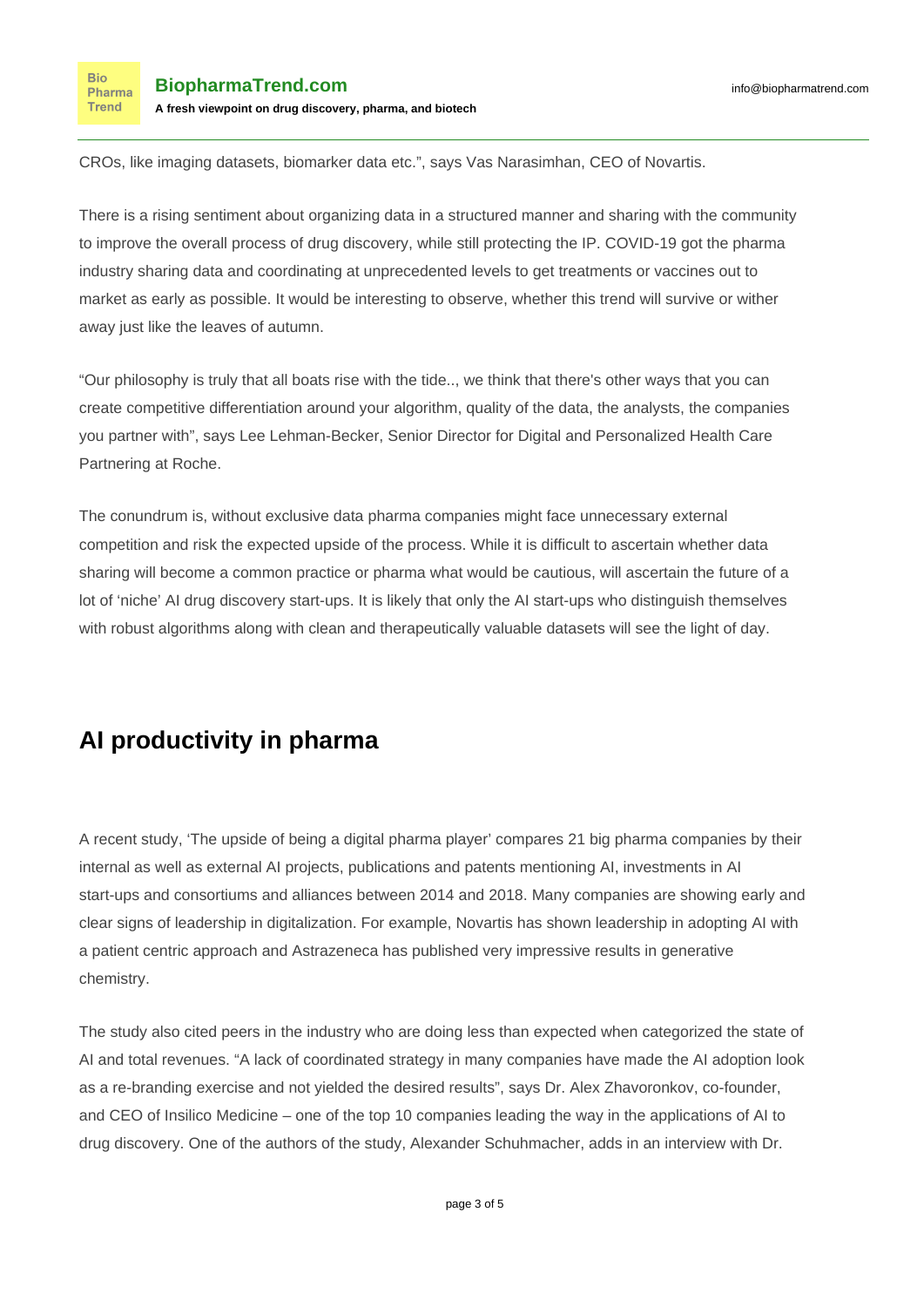**Bio** Pharma Trend

Zhavoronkov that "AI is still not a part of core strategies for some of the leading companies".

Structuring and sanitization of data is obvious to begin with, but importantly it is imperative to understand the uniqueness and robustness of algorithms/models developed to solve these increasingly complex problems.

Not all AI are created equal. It takes a delicate interplay between the chemists, biologists, and data scientists to come with algorithms that work effectively. "Most AI conversations with pharma begin with questions like 'How is your platform distinct from others?', even by some heads of digital/AI departments", continues Dr. Zhavoronkov.

Different AI models may be needed for the diverse type of applications within a small function. For example, optimizing a lead molecule in drug discovery requires to optimize selectivity, toxicity, blood brain barrier and much more parameters. Having a robust AI model that allows multi-parameterization simultaneously is a feast only a few groups in big pharma and a few start-ups have achieved.

The progress in the big pharma has been much slower than the academia or start up space in terms of developing robust machine or deep learning algorithms, however the big pharma are slowly catching up. It is likely that only the AI start-ups who distinguish themselves with robust algorithms along with clean and therapeutically valuable datasets will see the light of day.

Other very important factors that affect AI productivity are the leadership and culture. Pharma companies are traditionally accustomed to slow turnaround cycles, taking 5-10 years to launch 1 drug and multiple years to even finish a clinical trial. In the world of digital, you must act as tech companies and be more comfortable with rapid cycle innovation and rapid failure.

The transformation drive has to take a top down approach where the leadership understands what benefits AI can provide in each of the verticals and create a new AI unit that can cross talk with each of these vertical. "When you data science efforts primarily led by business leadership, it certainly adds to the data science efficiency. It is essential to find leadership that has a domain expertise in multiple domains and can adapt to data science domain fairly quickly to construct an economically viable model" says Dr. Bülent Kiziltan, an accomplished AI executive working in a stealth mode AI start-up.

Since the big pharma companies will not be able to accomplish such transformational changes in the short term, they might continue to partner or acquire or invest into start-ups as they do not want to miss the opportunity. In contrast, small biotech's/pharma, with much less data and relatively high flexibility,